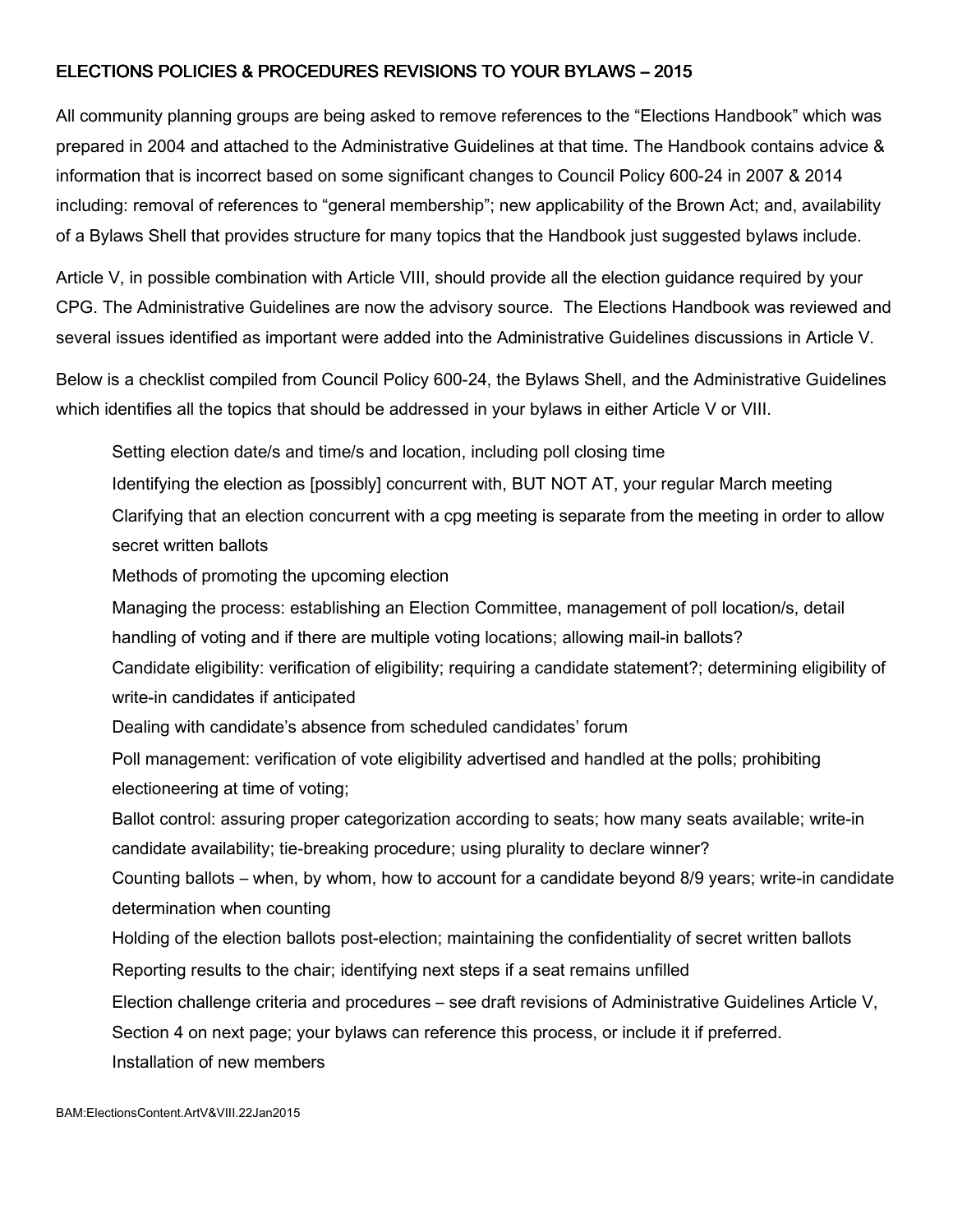### **EXCERPT FROM DRAFT ADMINISTRATIVE GUIDELINES**

## **ARTICLE V Elections**

#### **Section 1.** Election Timing & Procedures

Article V addresses planning group election procedures. The planning group must make the election process fair, open, objective, and accessible, to the entire community of eligible voters. Council Policy 600-24 establishes a few mandatory election requirements but charges each planning group with the responsibility of adopting specific election procedures. Community planning groups may find the most recent edition of Roberts Rules of Order useful to develop election procedures that will give the entire community confidence in planning group elections. Such confidence is more likely to result in trust, acceptance and in fewer election challenges. Also, consulting with other community planning groups with successful election procedures is recommended. challenges. Also, consulting with other community planning groups with successful election procedures is<br>recommended.<br>General elections for all community planning groups are held during the month of March every year or eve

other year. Community planning groups should seek enough new candidates to exceed the number of seats open for election. Community planning group bylaws shall establish a minimum number of meetings required to have attended in order to be a candidate for election as outlined in the Bylaws shell. However, candidates must have attended a minimum of one of the group's last 12 meetings prior to the February noticed regular or special meeting of the full planning group. Each community planning group's bylaws must specify the number of meetings a potential candidate is required to attend: it is an OPTION presented in the bylaws shell. Some groups have indicated issues with an individual signing into the meeting for purposes of specify the number of meetings a potential candidate is required to attend: it is an OPTION presented in the<br>bylaws shell. Some groups have indicated issues with an individual signing into the meeting for purposes of<br>estab groups to determine if their bylaws/election procedures qualify the length of time someone must remain at the groups to determine if their bylaws/election procedures qualify the length of time someone must remain at the<br>meeting in order to have it qualify toward the required number of meetings, e.g.: for the voting items of the meeting; or for the time of the meeting as identified on the agenda. Identifying the requirement proactively removes potential disagreements later about whether an individual was at the meeting 'long enough'. roup. Each community planning group's bylaws mus<br>required to attend: it is an OPTION presented in the<br>n individual signing into the meeting for purposes of<br>g for the business of the meeting. It is up to individua<br>qualify t

removes potential disagreements later about whether an individual was at the meeting 'long<br>Community planning groups are asked to adopt specific election procedures and place them groups should address the following election procedures in writing prior to the election in a format available to all group members, potential candidates, and the public.

to all group members, potential candidates, and the public.<br>Verification of candidate eligibility prior to printing a ballot Creating a ballot with all candidates appropriately represented It is should address the following election procedures in writing prior to the election in a format avair<br>proup members, potential candidates, and the public.<br>Verification of candidate eligibility prior to printing a ballo candidate's name on a submitted ballot Handling of a candidate's absence from a scheduled candidates' forum candidate's name on a submitted ballot<br>Handling of a candidate's absence from a scheduled candidates' forum<br>Location(s) of polls, including managing multiple concurrent polling locations, if allowed Clarifying that the election is NOT AT but may be CONCURRENT WITH the group's regular March meeting Management of the polls Verification of voter eligibility (i.e. driver's license, utility bill) Ballot construction & content Setting election date(s) Setting voting time(s) Mail-in ballot procedures, if applicable Closing the polls Counting the ballots, including when, by whom, and how to account for a candidate continuing beyond eight or nine consecutive years of service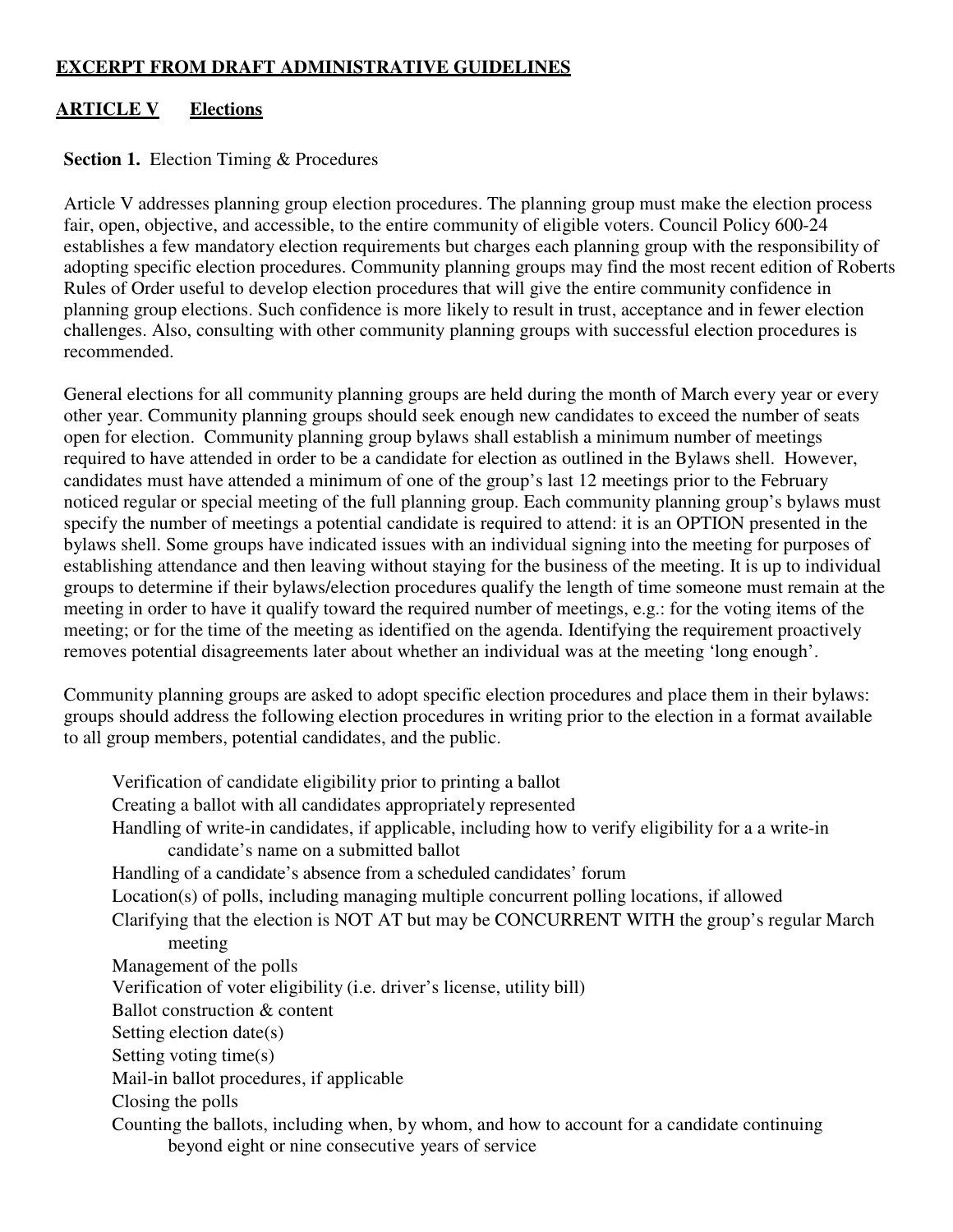Clarifying whether a plurality voting system is being used, or if a majority is required for a

seat to have a declared winner

- Ballot record keeping
- Tie-breaking procedures
- Election challenge procedures
- Timing of installation of newly elected members
- Maintaining confidentiality of secret written ballots
- Prohibition of electioneering (actively trying to convince voters to vote for a specific candidate at the time of the election)
- Next steps if a seat remains unfilled due to lack of, or ineligibility of, a candidate, or as a result of a successful election challenge

When a community planning group plans to provide the opportunity to vote on more than one date in March, these procedures must be outlined in their adopted bylaws. If the community planning group wants to use this option and it is not in the adopted bylaws then the voting procedures for such an election must be submitted to the offices of the Mayor and City Attorney, respectively, for review and approval at least 45 days in advance of the first day of voting.

## **Section 2.** Publicizing Elections

Community planning groups must demonstrate a good faith effort to publicize planning group elections and candidate eligibility requirements. They may use their own websites, posting notices at libraries, grocery stores, and other community meeting places as well as sending emails and placing a notice in the community newspaper. In addition, the City uses TV24 and the City's website to publicize the planning group election season.

A chairperson can raise the visibility of being a planning group member by indicating the role of the group and its members at the start of each meeting. The chair can provide a brief statement about the duties of the group and what kinds of actions the group may be taking. The chair can mention the group operates under its own bylaws which are consistent with the overarching Council Policy 600-24. Some chairs do this regularly, but it can be done particularly in the months leading up to the election to add to the group's advertising efforts.

# **Section 3.** Voting by Secret Ballot

Voting in a separately-scheduled election by secret ballot is allowed even though voting by community planning group members to fill a vacancy at a noticed group meeting (as discussed in Article IV, Section 1) must be public. An election that is held separately from a Brown Act-noticed meeting does not constitute a "meeting" of a community planning group and is therefore not subject to the public meeting requirements. A community planning group vote at a meeting of the group, including but not limited to electing officers or filling a vacancy, if done by written ballot, must be publicly reported according to the Brown Act Section  $54953(c)(2)$ , including who voted for, against, or abstained. If a vote is conducted verbally, it should be recorded in the minutes.

Council Policy 600-24 states that if voting follows or precedes a regular meeting of the planning group that ballots must be available for a specified period at the election.

A proxy is the authority given by one person to another to vote in his/her stead. Per Roberts Rules of Orders, proxy voting is incompatible with the essential characteristics of a deliberative assembly in which membership is individual, personal, and non-transferable. In this section, CP 600-24 states that proxy voting in elections is not allowed under any circumstances. (Note that this is a deviation from rules of a non-profit organization. If a community planning group is also a non-profit, and the group members are also members of the non-profit board, then voting for the community planning group members must follow CP 600-24 and not the non-profit criteria for selecting new board members.)